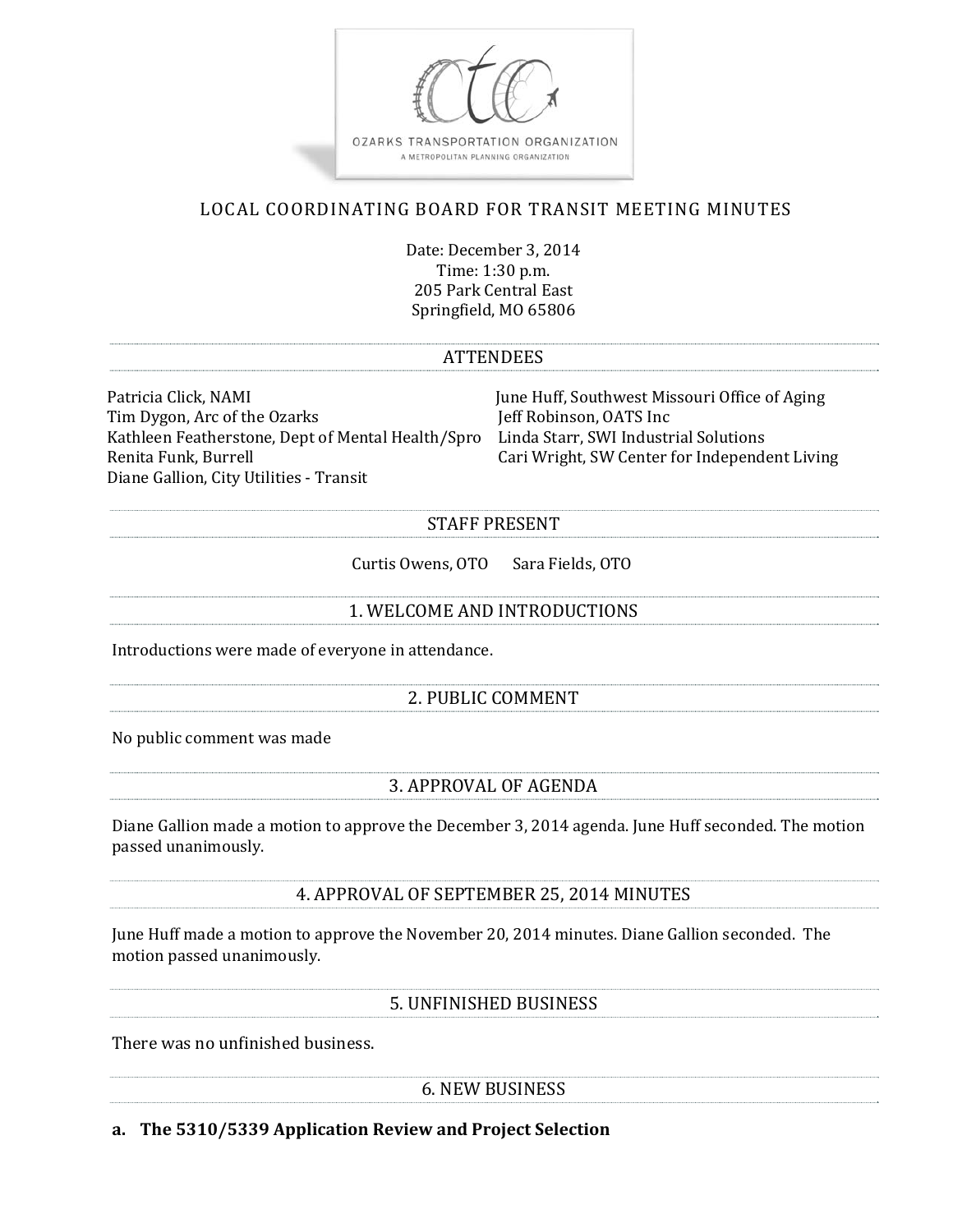Curtis Owens explained to the LCBT members the significance's of the Transportation Coordination Plan (TCP) and how projects funded through Enhanced Mobility of Seniors and Individuals with Disabilities (5310) must be identified in the TCP. He also explained the connection to the transit section of the Long Range Transportation Plan (LRTP). He demonstrated how the group would work collectively in scoring each application with the 9 selection criteria and then approve or not approve each project request. A scoring worksheet was displayed on the presentation monitor for the LCBT to keep track of the final score.

Curtis explained that prior to the MAP-21 legislation the LCBT awarded two vehicles using the SAFETY-LU criteria. MoDOT asked these two applications to resubmit using the new MAP-21 selection criteria. It was determined by OTO staff that these two vehicles would receive priority in receiving funds. One award went to Burrell Health, and one to OATS Inc. He also explained how the funding was allocated by the MAP-21 guidance. 55 percent is set aside for Capital projects (traditional projects "vehicles") and 35 percent is available for New Freedom type projects of ADA and beyond type projects and 10 percent for administrative activities.

Curtis then asked the LCBT to review and score a single application for the Bus and Bus Facility (5339) program. Selection criteria for Map-21 was developed prior to the application process and then included in the 5339 application. This application process was to award the 2015 funds that have not yet been determined, but should remain similar to the 2014 FTA apportionment of \$262,372. The LCBT members reviewed and gave a score of 53 out of 57 points available for this project. The following criteria was used in the scoring process.

City Utilities Transit submitted the only application received by OTO. This application was a request for two 25 foot paratransit buses.

- This project addresses vehicle need, fleet size, and spare ratio according to FTA guidance (FTA C 9300.1B. Ch III) 20 points available, 20 points given
- This project addresses the goal from the Long Range Transportation Plan to encourage transit (*Journey 2035*, page 86) 10 points available, 10 points given
- This project preserves the existing public transit system and provides upgrades of existing facilities or equipment 10 points available, 10 points given
- This is a system enhancement project that increases the efficiency and effectiveness of the transit system by meeting the goals in the LRTP 5 points available, 5 points given
- The project provides transit amenities 2 points available, 2 points given
- This project supports emerging technologies 2 points available, 2 points given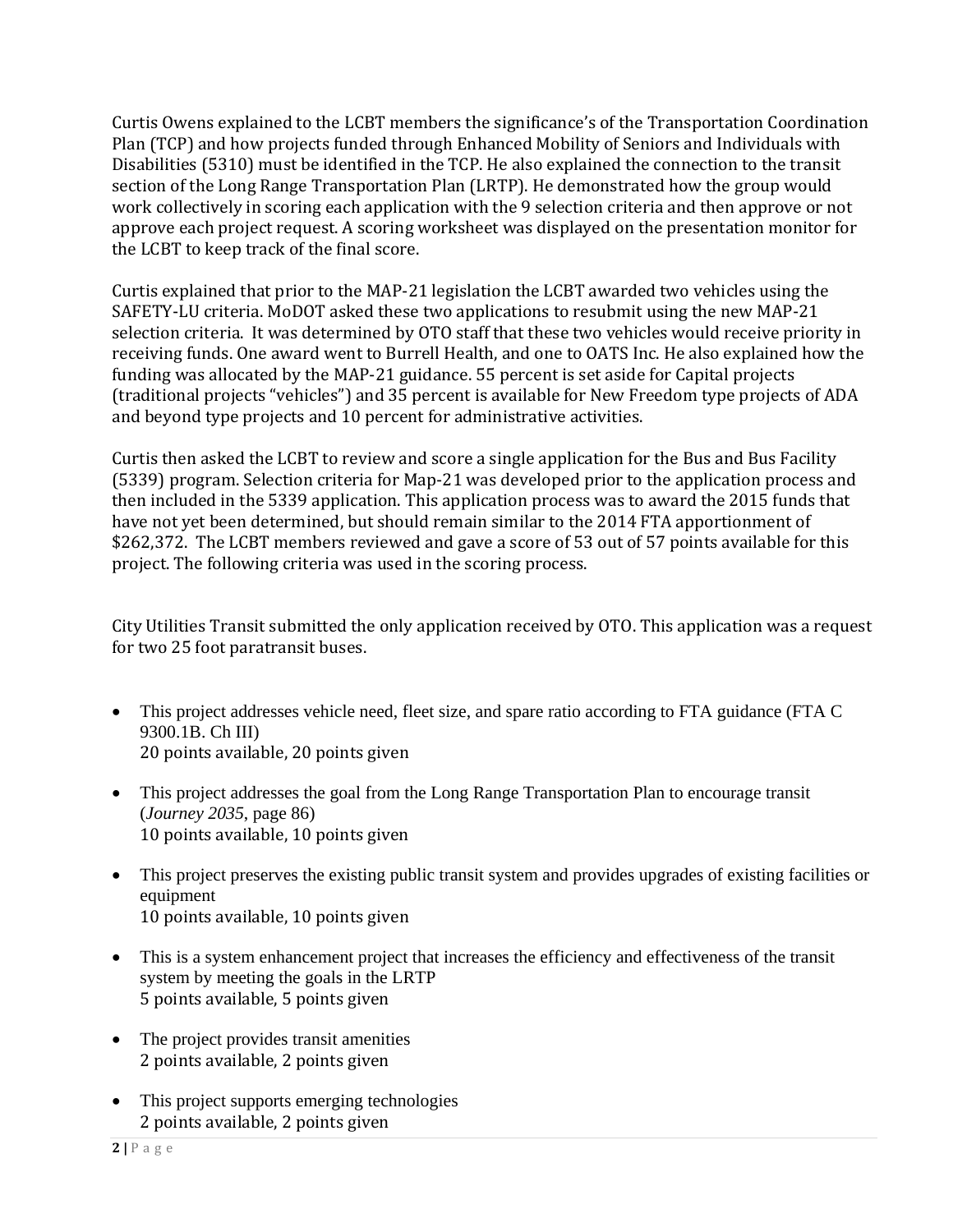- This project encourages regional transit 2 points available, 1 point given
- The transit provider service area within OTO area is equal to or greater than: 6 points available, 4 points given

# **(Action Required)**

June Huff motioned to select the CU Application for approval. This request was for the two 25 foot buses. The motion was seconded by Jeff Robinson. The motion passed unanimously.

The LCBT continued in scoring the Enhanced Mobility of Seniors and Individuals with Disabilities (5310) Program. A Maximum of 75 points is available. Applications reviewed and scored included the following projects: 

- Burrell Inc., Wide Body Cutaway CC federal funding request \$40,848.80 was given 55 points
- Burrell Inc., Wide Body Cutaway AA federal funding request \$37,964 was given 40 points
- City Utilities, ADA Project for 2013 federal funding request \$87,542 and 2014 federal funding request \$89,801 was given 55 points
- NAMI, 15-Passenger Van, federal funding request \$21,187 was given 55 points
- OATS Inc., Low Floor Minivan BBB, federal funding request \$29,796 was given 40 points
- OATS Inc., Wide Body Cutaway HH, federal funding request \$43,276 was given 40 points
- The Arc of the Ozarks, Low Floor Minivan AAA, federal funding request \$27,996 was given 55 points

Each project was scored by the selection criteria as follow:

- This project provides for an increased number of passengers served per week 10 points available
- This project has an increase in the agencies service area and/or ADA amenities offered 10 points available
- This project supports services of established agencies 5 points available
- This project will provide service to an area not previously serviced 10 points available
- This project is in alignment with the Transportation Coordination Plan strategies 5 points available
- This project replaces an existing vehicle in order to maintain existing services 20 points available
- $\bullet$  This project expands ADA accessibility to public transportation 5 points available